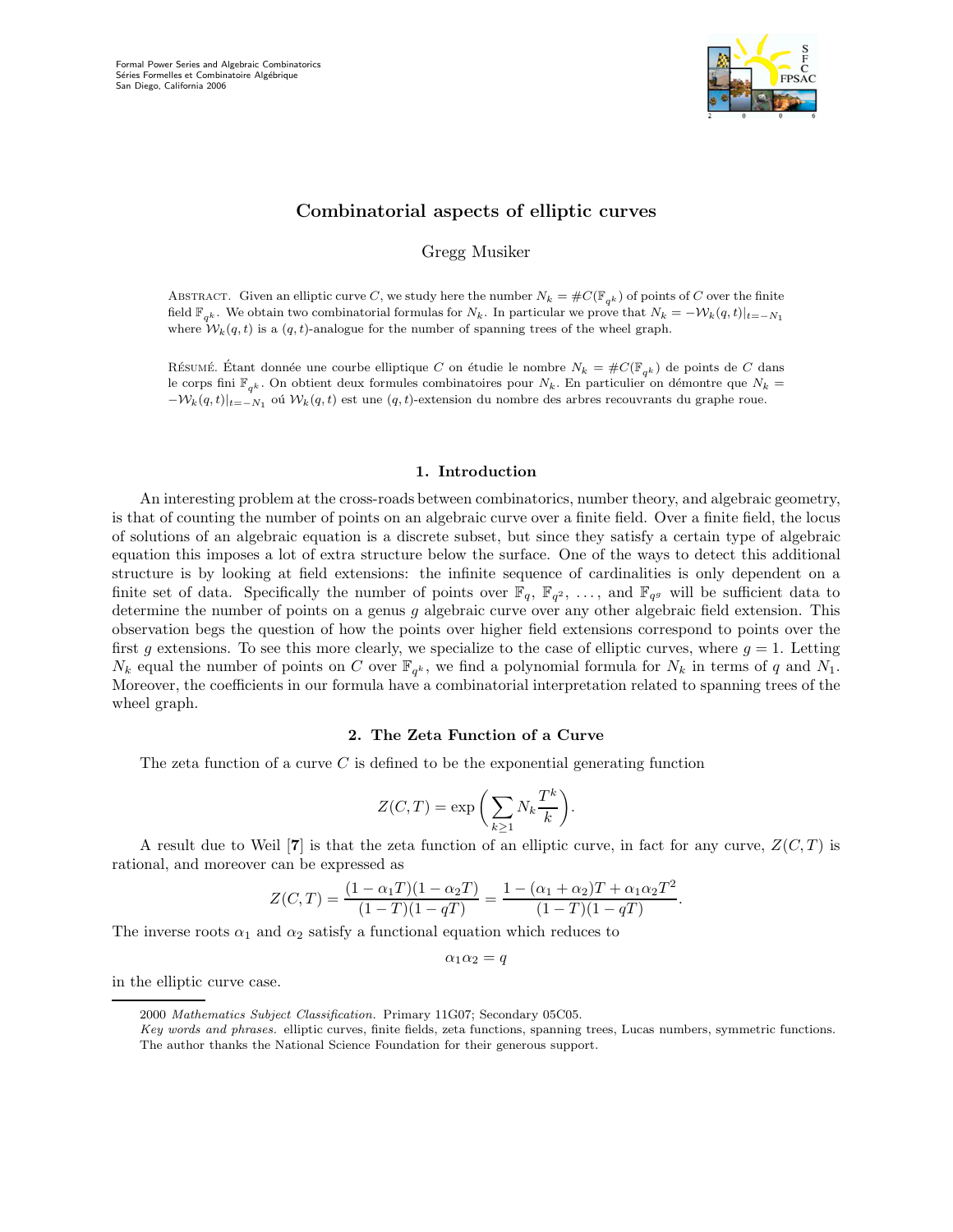Among other things, rationality and the functional equation implies that  $N_k = 1 + q^k - \alpha_1^k - \alpha_2^k$ , which can be written in plethystic notation as  $p_k[1+q-\alpha_1-\alpha_2]$ . As a special case,

$$
\alpha_1 + \alpha_2 = 1 + q - N_1.
$$

Hence we can rewrite the Zeta function  $Z(C, T)$  totally in terms of q and  $N_1$ , hence all the  $N_k$ 's are actually dependent on these two quantities. The first few formulas are given below.

$$
N_2 = (2 + 2q)N_1 - N_1^2
$$
  
\n
$$
N_3 = (3 + 3q + 3q^2)N_1 - (3 + 3q)N_1^2 + N_1^3
$$
  
\n
$$
N_4 = (4 + 4q + 4q^2 + 4q^3)N_1 - (6 + 8q + 6q^2)N_1^2 + (4 + 4q)N_1^3 - N_1^4
$$
  
\n
$$
N_5 = (5 + 5q + 5q^2 + 5q^3 + 5q^4)N_1 - (10 + 15q + 15q^2 + 10q^3)N_1^2
$$
  
\n
$$
+ (10 + 15q + 10q^2)N_1^3 - (5 + 5q)N_1^4 + N_1^5
$$

This data gives rise to our first observation.

THEOREM 2.1.

$$
N_k = \sum_{i=1}^k (-1)^{i+1} P_{i,k}(q) N_1^i
$$

where the  $P_{i,k}$ 's are polynomials with positive integer coefficients.

We will prove this in the course of the deriviations in Section 3. Also see [3] for a direct proof. This result motivates the combinatorial question: what are the objects that the family of polynomials,  $\{P_{i,k}\}$ enumerate?

## 3. The Lucas Numbers and a  $(q, t)$ -analogue

DEFINITION 3.1. We define the  $(q, t)$ **-Lucas numbers** to be a sequence of polynomials in variables q and t such that  $L_n(q,t)$  is defined as

(3.1) 
$$
L_n(q,t) = \sum_{S \subseteq \{1,2,\ldots,n\} \; : \; S \cap S_1^{(n)} = \phi} q^{\# \text{ even elements in } S} t^{\lfloor \frac{n}{2} \rfloor - \#S}.
$$

Here  $S_1^{(n)}$  is the circular shift of set S modulo n, i.e. element  $x \in S_1$  if and only if  $x - 1$  (mod n)  $\in S$ . In other words, the sum is over subsets S with no two numbers circularly consecutive.

These polynomials are a generalization of the sequence of Lucas numbers  $L_n$  which have the initial conditions  $L_1 = 1$ ,  $L_2 = 3$  (or  $L_0 = 2$  and  $L_1 = 1$ ) and satisfy the Fibonacci recurrence  $L_n = L_{n-1} + L_{n-2}$ . The first few Lucas numbers are

#### $1, 3, 4, 7, 11, 18, 29, 47, 76, 123, \ldots$

As described in numerous sources, e.g. [1],  $L_n$  is equal to the number of ways to color an n–beaded necklace black and white so that no two black beads are consecutive. You can also think of this as choosing a subset of  $\{1, 2, \ldots, n\}$  with no consecutive elements, nor the pair 1, n. (We call this circularly consecutive.) Thus letting q and t both equal one, we get by definition that  $L_n(1,1) = L_n$ .

We will prove the following theorem, which relates our newly defined  $(q, t)$ –Lucas numbers to the polynomials of interest, namely the  $N_k$ 's.

 $\overline{1}$ 

THEOREM 3.2.

(3.2) 
$$
1 + q^k - N_k = L_{2k}(q, t) \Big|_{t = -N_1}
$$

for all  $k \geq 1$ .

To prove this result it suffices to prove that both sides are equal for  $k \in \{1,2\}$ , and that both sides satisfy the same three-term recurrence relation. Since

$$
L_2(q,t) = 1 + q + t \text{ and}
$$
  
\n
$$
L_4(q,t) = 1 + q^2 + (2q + 2)t + t^2
$$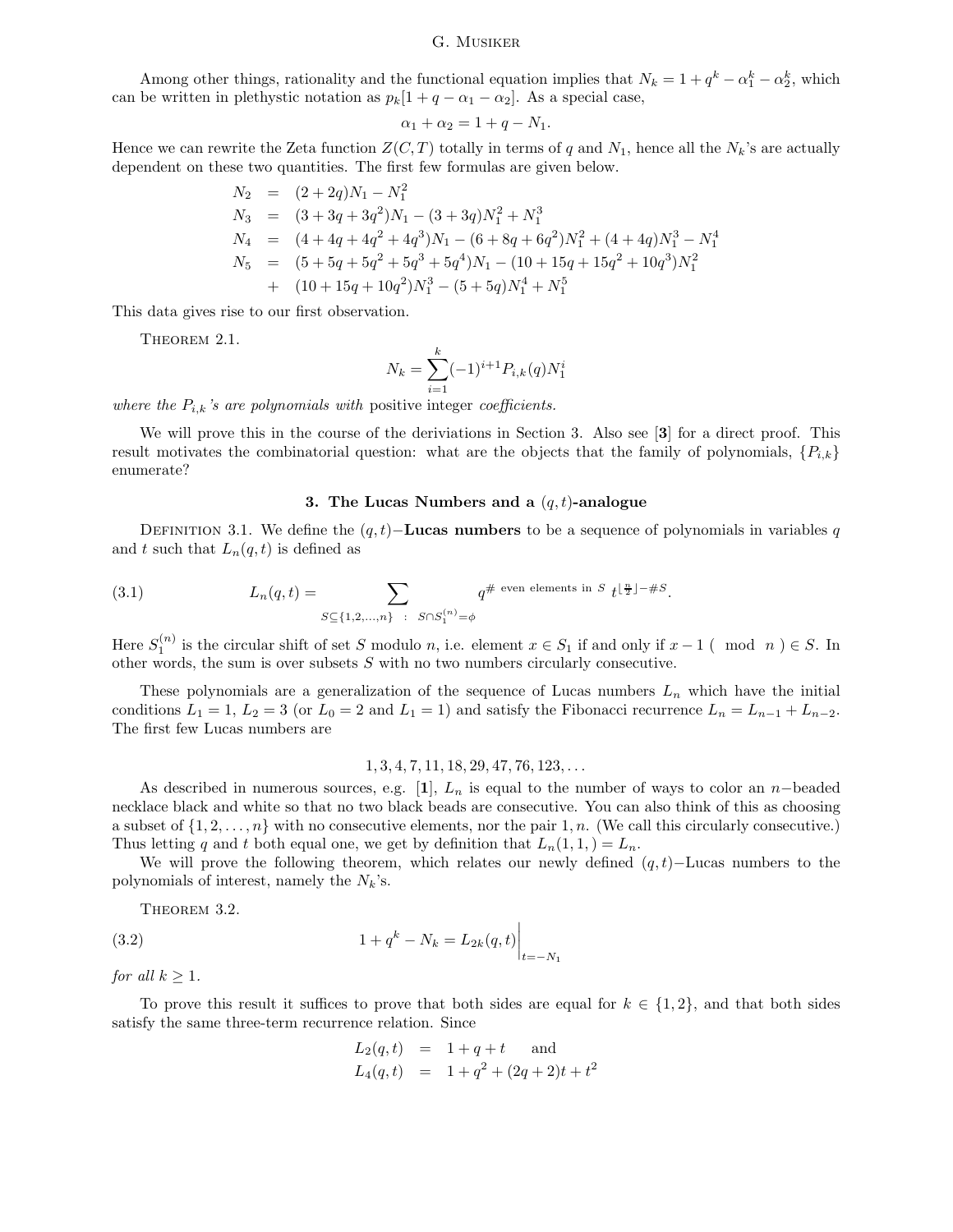we have proven that the initial conditions agree. Note that the sets of (3.1) yielding the terms of these sums are respectively

$$
\{1\}, \{2\}, \{\}\ \text{and} \ \{1,3\}, \{2,4\}, \{1\}, \{2\}, \{3\}, \{4\}, \{\}.
$$

It remains to prove that both sides of (3.2) satisfy the recursion

$$
G_{k+1} = (1 + q - N_1)G_k - qG_{k-1}
$$

for  $k \geq 1$ .

PROPOSITION 3.1. For the  $(q, t)$ −Lucas Numbers  $L_k(q, t)$  defined as above,

(3.3) 
$$
L_{2k+2}(q,t) = (1+q+t)L_{2k}(q,t) - qL_{2k-2}(q,t).
$$

PROOF. To prove this we actually define an auxiliary set of polynomials,  $\{\tilde{L}_{2k}\}\text{, such that}$ 

$$
L_{2k}(q,t) = t^k \tilde{L}_{2k}(q,t^{-1}).
$$

Thus recurrence (3.3) for the  $L_{2k}$ 's translates into

(3.4) 
$$
\tilde{L}_{2k+2}(q,t) = (1+t+qt)\tilde{L}_{2k}(q,t) - qt^2\tilde{L}_{2k-2}(q,t)
$$

for the  $\tilde{L}_{2k}$ 's. The  $\tilde{L}_{2k}$ 's happen to have a nice combinatorial interpretation also, namely

$$
\tilde{L}_{2k}(q,t)=\sum_{S\subseteq \{1,2,\ldots,2k\}~:~S\cap S_1^{(2k)}=\phi}q^{\#~\text{even elements in}~S}~t^{\#S}.
$$

Recall our slightly different description which considers these as the generating function of 2-colored, labeled necklaces. We will find this terminology slightly easier to work with. We can think of the beads labeled 1 through  $2k + 2$  to be constructed from a pair of necklaces; one of length  $2k$  with beads labeled 1 through 2k, and one of length 2 with beads labeled  $2k + 1$  and  $2k + 2$ .

Almost all possible necklaces of length  $2k + 2$  can be decomposed in such a way since the coloring requirements of the  $2k+2$  necklace are more stringent than those of the pairs. However not all necklaces can be decomposed this way, nor can all pairs be pulled apart and reformed as a  $(2k+2)$ -necklace. For example, if  $k = 2$ :

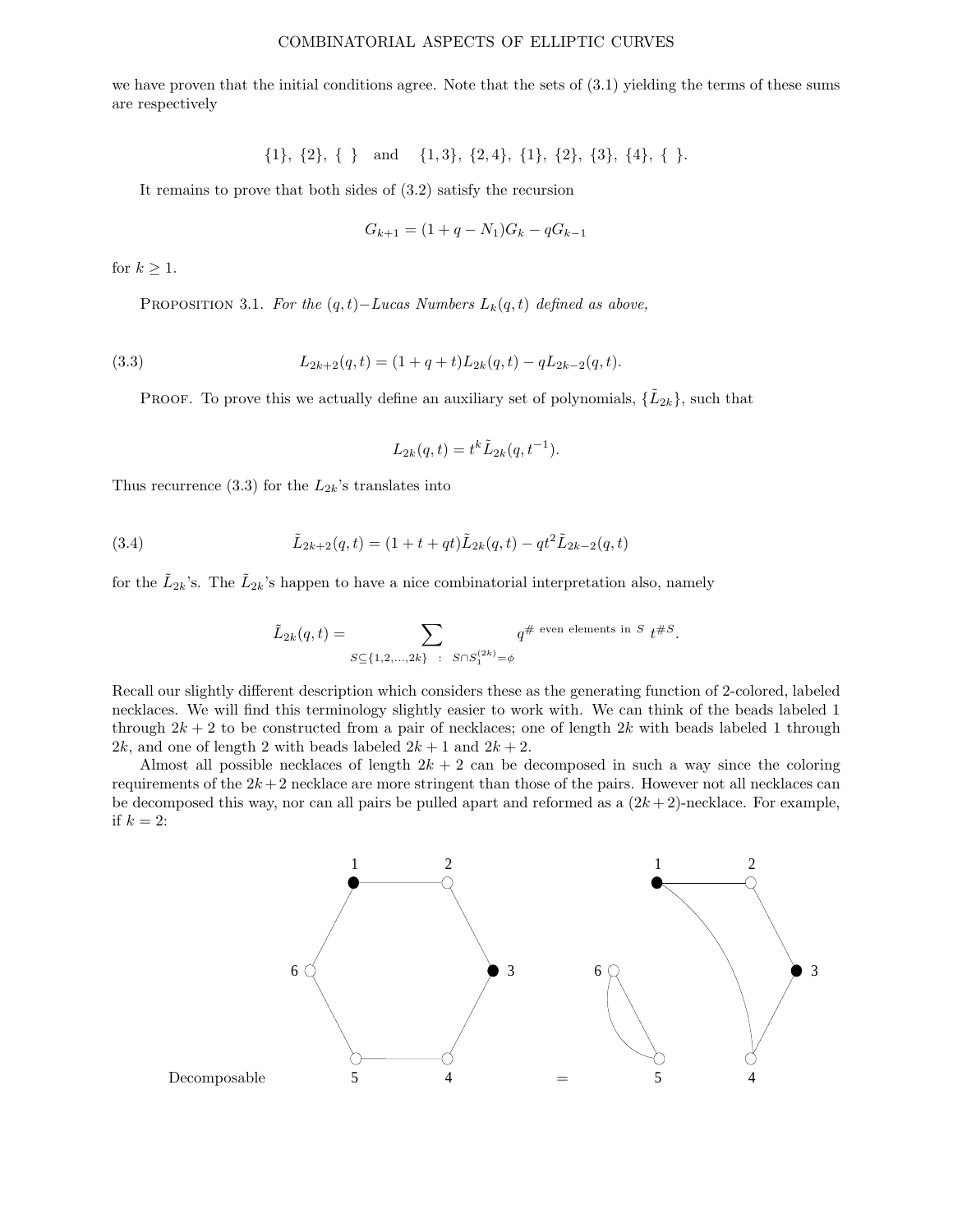

It is clear enough that the number of pairs is  $\tilde{L}_2(q,t)\tilde{L}_{2k}(q,t) = (1+t+qt)\tilde{L}_{2k}(q,t)$ . To get the third term of the recurrence, i.e.  $qt^2\tilde{L}_{2k-2}$ , we must define linear analogues,  $\tilde{F}_n(q,t)$ 's, of the previous generating function. Just as the  $\tilde{L}_n(1,1)$ 's were Lucas numbers, the  $\tilde{F}_n(1,1)$ 's will be Fibonacci numbers.

DEFINITION 3.3. The (twisted)  $(q, t)$ –Fibonacci polynomials, denoted as  $\tilde{F}_n(q, t)$ , will be defined as

$$
\tilde{F}_k(q,t) = \sum_{S \subseteq \{1,2,\ldots,k-1\}} \sum_{\substack{S \cap (S_1^{(k-1)} - \{1\}) = \phi}} q^{\# \text{ even elements in } S} t^{\#S}.
$$

The summands here are subsets of  $\{1, 2, \ldots, k-1\}$  such that no two elements are **linearly** consecutive, i.e. we now allow a subset with both the first and last elements. An alternate description of the objects involved are as (linear) chains of  $k - 1$  beads which are black or white with no two consecutive black beads. With these new polynomials at our disposal, we can calculate the third term of the recurrence, which is the difference between the number of pairs that cannot be recombined and the number of necklaces that cannot be decomposed.

LEMMA 3.4. The number of pairs that cannot be recombined into a longer necklace is  $2qt^2\tilde{F}_{2k-2}(q,t)$ .

PROOF. We have two cases: either both 1 and  $2k + 2$  are black, or both  $2k$  and  $2k + 1$  are black. These contribute a factor of  $qt^2$ , and imply that beads 2, 2k, and  $2k+1$  are white, or that 1,  $2k-1$ , and  $2k+2$  are white, respectively. In either case, we are left counting chains of length  $2k - 3$ , which have no consecutive black beads. In one case we start at an odd-labeled bead and go to an evenly labeled one, and the other case is the reverse, thus summing over all possibilities yields the same generating function in both cases.  $\Box$ 

LEMMA 3.5. The number of  $(2k + 2)$ -necklaces that cannot be decomposed into a 2-necklace and a  $2k$ necklace is  $qt^2\tilde{F}_{2k-3}(q,t)$ .

PROOF. The only ones the cannot be decomposed are those which have beads 1 and  $2k$  both black. Since such a necklace would have no consecutive black beads, this implies that beads 2,  $2k - 1$ ,  $2k + 1$ , and  $2k + 2$  are all white. Thus we are reduced to looking at chains of length  $2k - 4$ , starting at an odd, 3, which have no consecutive black beads.  $\square$ 

Lemma 3.6. The difference of the quantity referred to in Lemma 3.5 from the quantity in Lemma 3.4 is exactly  $qt^2\tilde{L}_{2k-2}(q,t)$ .

PROOF. It suffices to prove the relation

$$
qt^2\tilde{L}_{2k-2}(q,t) = 2qt^2\tilde{F}_{2k-2}(q,t) - qt^2\tilde{F}_{2k-3}(q,t)
$$

which is equivalent to

(3.5) 
$$
qt^{2}\tilde{L}_{2k-2}(q,t) = qt^{2}\tilde{F}_{2k-2}(q,t) + q^{2}t^{3}\tilde{F}_{2k-4}(q,t)
$$

since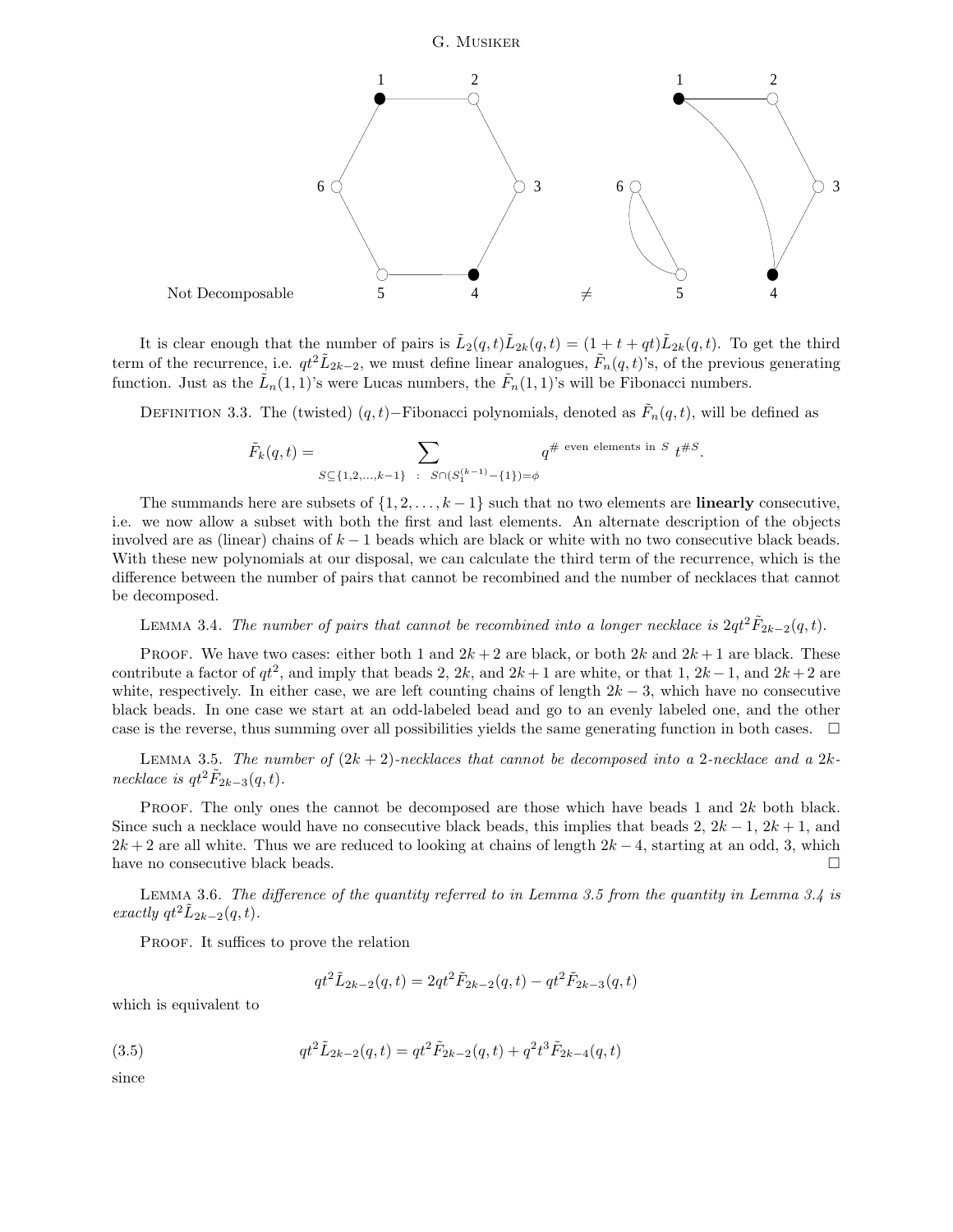(3.6) 
$$
\tilde{F}_{2k-2}(q,t) = qt\tilde{F}_{2k-4}(q,t) + \tilde{F}_{2k-3}(q,t).
$$

Note that identity (3.6) simply comes from the fact that the  $(2k-2)$ nd bead can be black or white. Finally we prove (3.5) by dividing by  $qt^2$ , and then breaking it into the cases where bead 1 is white or black. If bead 1 is white, we remove that bead and cut the necklace accordingly. If bead 1 is black, then beads 2 and  $2k + 2$  must be white, and we remove all three of the beads.

 $\Box$ 

With this Lemma proven, the recursion for the  $\tilde{L}_{2k}$ 's, hence the  $L_{2k}$ 's follows immediately.

PROPOSITION 3.2. For an elliptic curve C with  $N_k$  points over  $\mathbb{F}_{q^k}$  we have that

$$
1 + q^{k+1} - N_{k+1} = (1 + q - N_1)(1 + q^k - N_k) - q(1 + q^{k-1} - N_{k-1}).
$$

PROOF. Recalling that for an elliptic curve C we have the identity  $N_k = 1 + q^k - \alpha_1^k - \alpha_2^k$ , we can rewrite the statement of this Proposition as

(3.7) 
$$
\alpha_1^{k+1} + \alpha_2^{k+1} = (\alpha_1 + \alpha_2)(\alpha_1^k + \alpha_2^k) - q(\alpha_1^{k-1} + \alpha_2^{k-1}).
$$

Noting that  $q = \alpha_1 \alpha_2$  we obtain this Proposition after expanding out algebraically the right-hand-side of  $(3.7)$ .

With the proof of Proposition 3.1 and 3.2, we have proven Theorem 3.2.

# 4. (q, t)−Wheel Numbers

Given that we found the Lucas numbers are related to the polynomial formulas  $N_k(q, N_1)$ , a natural question concerns how alternative interpretations of the Lucas numbers can help us better understand  $N_k$ . As noted in [1], [4], and [5, Seq. A004146], the sequence  $\{L_{2n} - 2\}$  counts the number of spanning trees in the wheel graph  $W_n$ ; a graph which consists of  $n + 1$  vertices, n of which lie on a circle and one vertex in the center, a hub, which is connected to all the other vertices. This combinatorial interpretation motivates the following definition.

DEFINITION 4.1.

$$
\mathcal{W}_n(q,t)=\sum_{T\text{ a spanning tree of }W_n}q^{\text{sum of arc tail distance in }T}\;t^{\# \text{ spokes of }T}.
$$

Here the exponent of  $t$  counts the number of edges emanating from the central vertex, and the exponent of q requires further explanation. We note that a spanning tree T of  $W_n$  consists of spokes and a collection of disconnected arcs on the rim. Further, since there are no cycles, each spoke will intersect exactly one arc. (An isolated vertex is considered to be an arc of length 1.) We imagine the circle being oriented clockwise, and imagine the tail of each arc being the vertex which is the sink for that arc. In the case of an isolated vertex, the lone vertex is the tail of that arc. Since the spoke intersects each arc exactly once, if an arc has length  $k$ , meaning that it contains  $k$  vertices, there will be  $k$  choices of where the spoke and the arc meet. We define the q–weight of an arc to be q <sup>number of edges between the spoke and the tail.</sup> We define the q–weight of the tree to be the product of the q−weights for all arcs on the rim of the tree.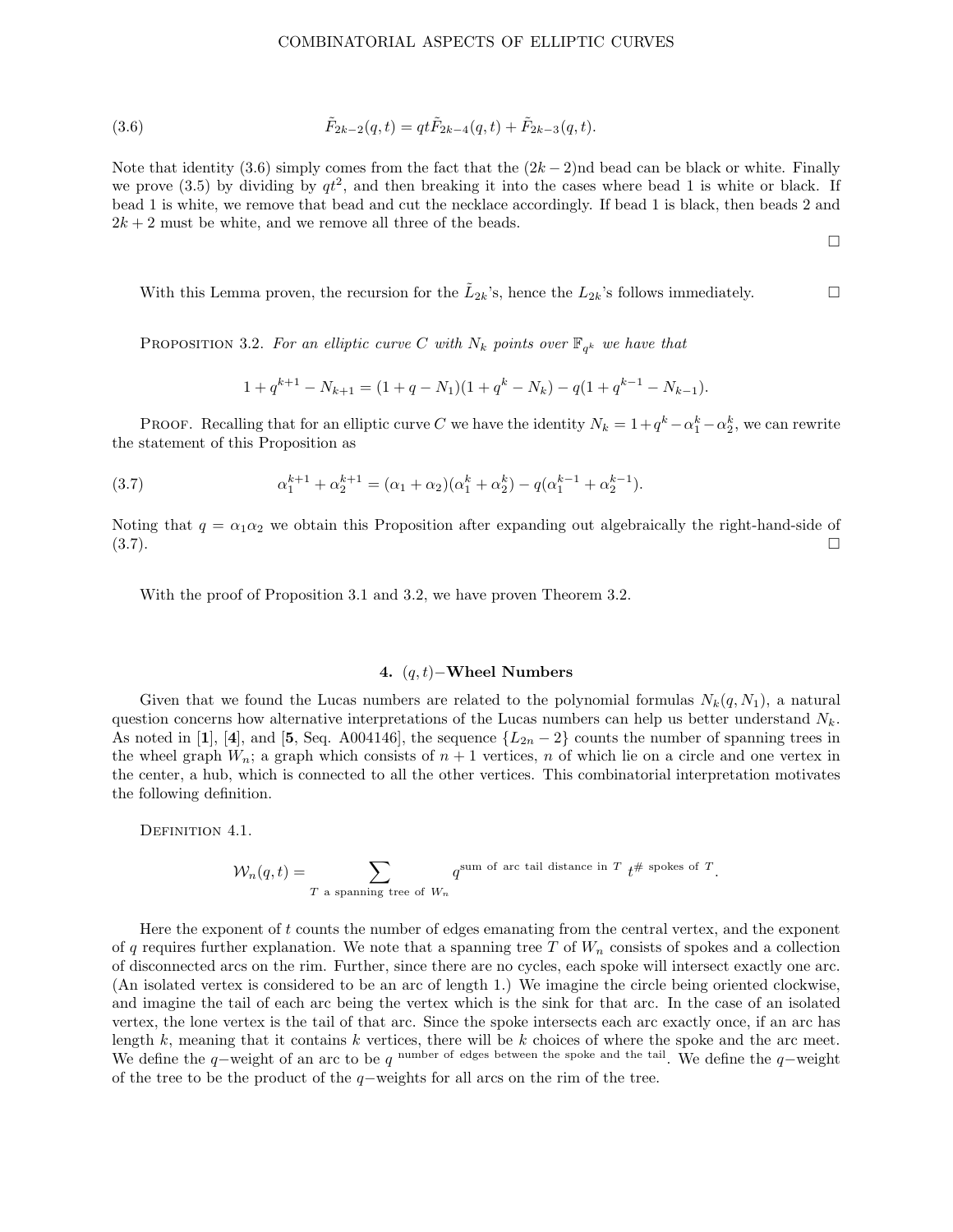

This definition actually provides exactly the generating function that we desired, namely we have

THEOREM 4.2 (Main Theorem).

$$
N_k = -\mathcal{W}_k(q, t)\big|_{t=-N_1}
$$

for all  $k \geq 1$ .

Notice that this yields an exact interpretation of the  $P_{i,k}$  polynomials as follows:

$$
P_{i,k}(q) = \sum_{T \text{ a spanning tree of } W_n \text{ with exactly } i \text{ spokes}} q^{\text{sum of arc tail distance in } T}.
$$

We will prove this Theorem in two different ways. The first method will utilize Theorem 3.2 and an analogue of the bijection given in  $\left[1\right]$  which relates perfect and imperfect matchings of the circle of length 2k and spanning trees of  $W_k$ . Our second proof will use the observation that we can categorize the spanning trees bases on the sizes of the various connected arcs on the rims. Since this categorization will correspond to partitions, this method will exploit formulas for decomposing  $p_k$  into a linear combination of  $h_\lambda$ 's, as described in Section 6.

#### 5. First Proof: Bijective

There is a simple bijection between subsets of  $[2n]$  with no two elements circularly consecutive and spanning trees of the wheel graph  $W_n$ . We will use this bijection to give our first proof of Theorem 4.2. The bijection is as follows:

Given a subset S of the set  $\{1, 2, \ldots, 2n-1, 2n\}$  with no circularly consecutive elements, we define the corresponding spanning tree  $T_S$  of  $W_n$  (with the correct q and t weight) in the following way:

1) We will use the convention that the vertices of the graph  $W_n$  are labeled so that the vertices on the rim are  $w_1$  through  $w_n$ , and the central vertex is  $w_0$ .

2) We will exclude the two subsets which consist of all the odds or all the evens from this bijection. Thus we will only be looking at subsets which contain  $n - 1$  or fewer elements.

3) For  $1 \leq i \leq n$ , an edge exists from  $w_0$  to  $w_i$  if and only if neither  $2i - 2$  nor  $2i - 1$  (element 0 is identified with element  $2n$ ) is contained in S.

4) For  $1 \le i \le n$ , an edge exists from  $w_i$  to  $w_{i+1}$  ( $w_{n+1}$  is identified with  $w_1$ ) if and only if element  $2i-1$ or element 2i is contained in S.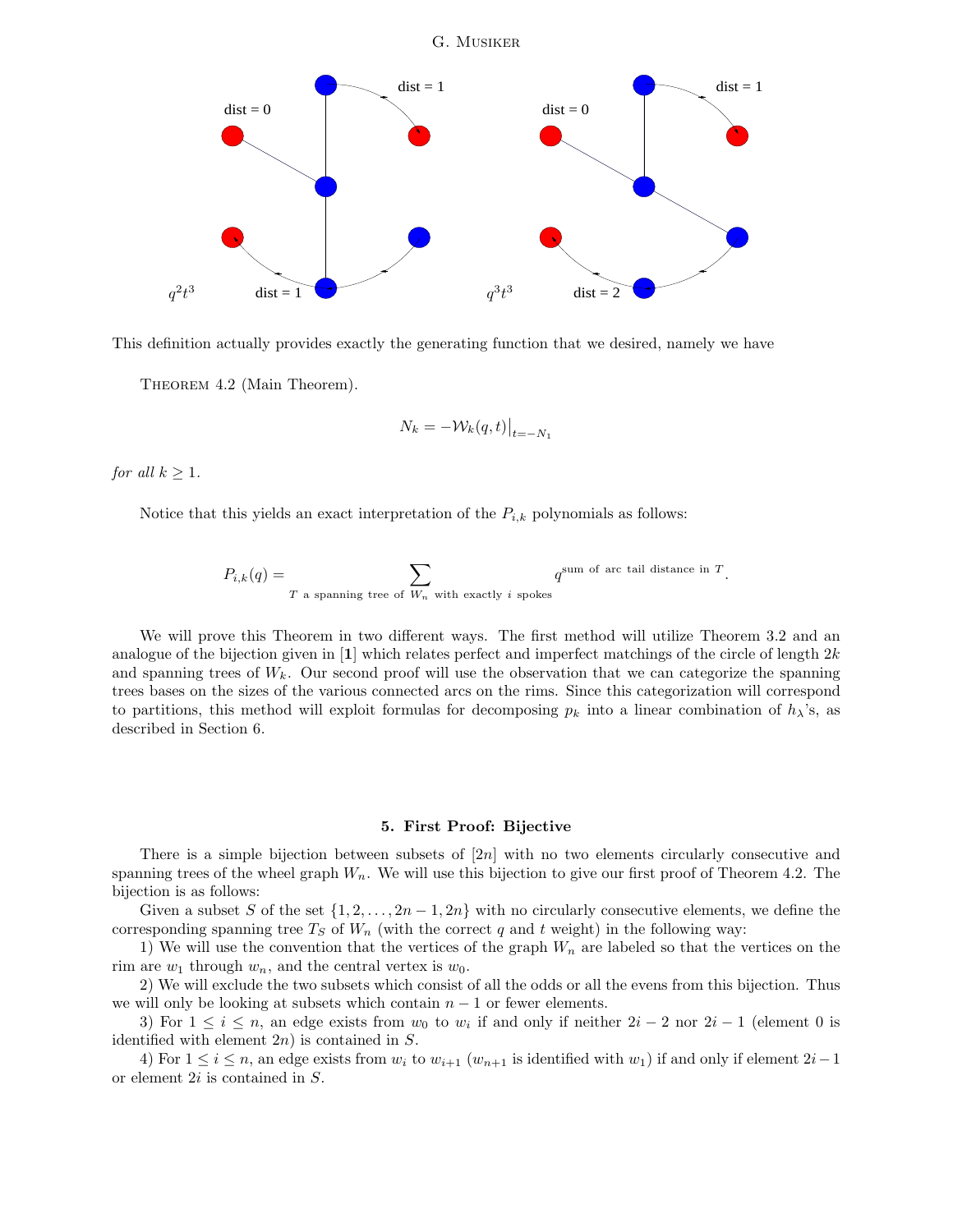

**PROPOSITION** 5.1. Given this construction,  $T<sub>S</sub>$  is in fact a spanning tree of  $W<sub>n</sub>$  and further, tree  $T<sub>S</sub>$  has the same  $q-$  and  $t-$ weights as set S.

PROOF. Suppose that set S contains k elements. From our above restriction, we have that  $0 \leq k \leq$  $n-1$ . Since S is a k-subset of a 2n element set with no circularly consecutive elements, there will be  $n-k$  pairs  $\{2i-2, 2i-1\}$  with neither element in set S, and k pairs  $\{2i-1, 2i\}$  with one element in set S. Consequently, subgraph  $T_S$  will consist of exactly  $(n-k)+k = n$  edges. Since  $n = (\#$  vertices of  $W_n) - 1$ , to prove  $T_S$  is a spanning tree, it suffices to show that each vertex of  $W_n$  is included. For every oddly-labeled element of  $\{1, 2, \ldots, 2n\}$ , i.e.  $2i - 1$  for  $1 \leq i \leq n$ , we have the following rubric:

1) If  $(2i-1) \in S$  then the subgraph  $T_S$  contains the edge from  $w_i$  to  $w_{i+1}$ .

2) If  $(2i-1) \notin S$  and additionally  $(2i-2) \notin S$ , then  $T_S$  contains the spoke from  $w_0$  to  $w_i$ .

3) If  $(2i-1) \notin S$  and additionally  $(2i-2) \in S$ , then  $T_S$  contains the edge from  $w_{i-1}$  to  $w_i$ .

Since one of these three cases will happen for all  $1 \leq i \leq n$ , vertex  $w_i$  is incident to an edge in  $T_S$ . Also, the central vertex,  $w_0$ , has to be included since by our restriction,  $0 \le k \le n-1$  and thus there are  $n-k \ge 1$ pairs  $\{2i-2, 2i-1\}$  which contain no elements of S.

The number of spokes in  $T_S$  is  $n-k$  which agrees with the t–weight of a set S with k elements. Finally, we prove that the q-weight is preserved by induction on the number of elements in the set  $S$ . If set  $S$  has no elements, the q–weight should be  $q^0$ , and spanning tree  $T_S$  will consist of n spokes which also has q–weight  $q^0.$ 

Now given a k element subset  $S$  ( $0 \le k \le n-2$ ), it is only possible to adjoin an odd number if there is a sequence of three consecutive numbers starting with an even, i.e.  $\{2i-2, 2i-1, 2i\}$ , which is disjoint from S. Such a sequence of S corresponds to a segment of  $T<sub>S</sub>$  where a spoke and tail of an arc intersect. (Note this includes the case of vertex  $w_i$  being an isolated vertex.)

In this case, subset  $S' = S \cup \{odd\}$  corresponds to  $T_{S'}$ , which is equivalent to spanning tree  $T_S$  except that one of the spokes  $w_0$  to  $w_i$  has been deleted and replaced with an edge from  $w_i$  to  $w_{i+1}$ . The arc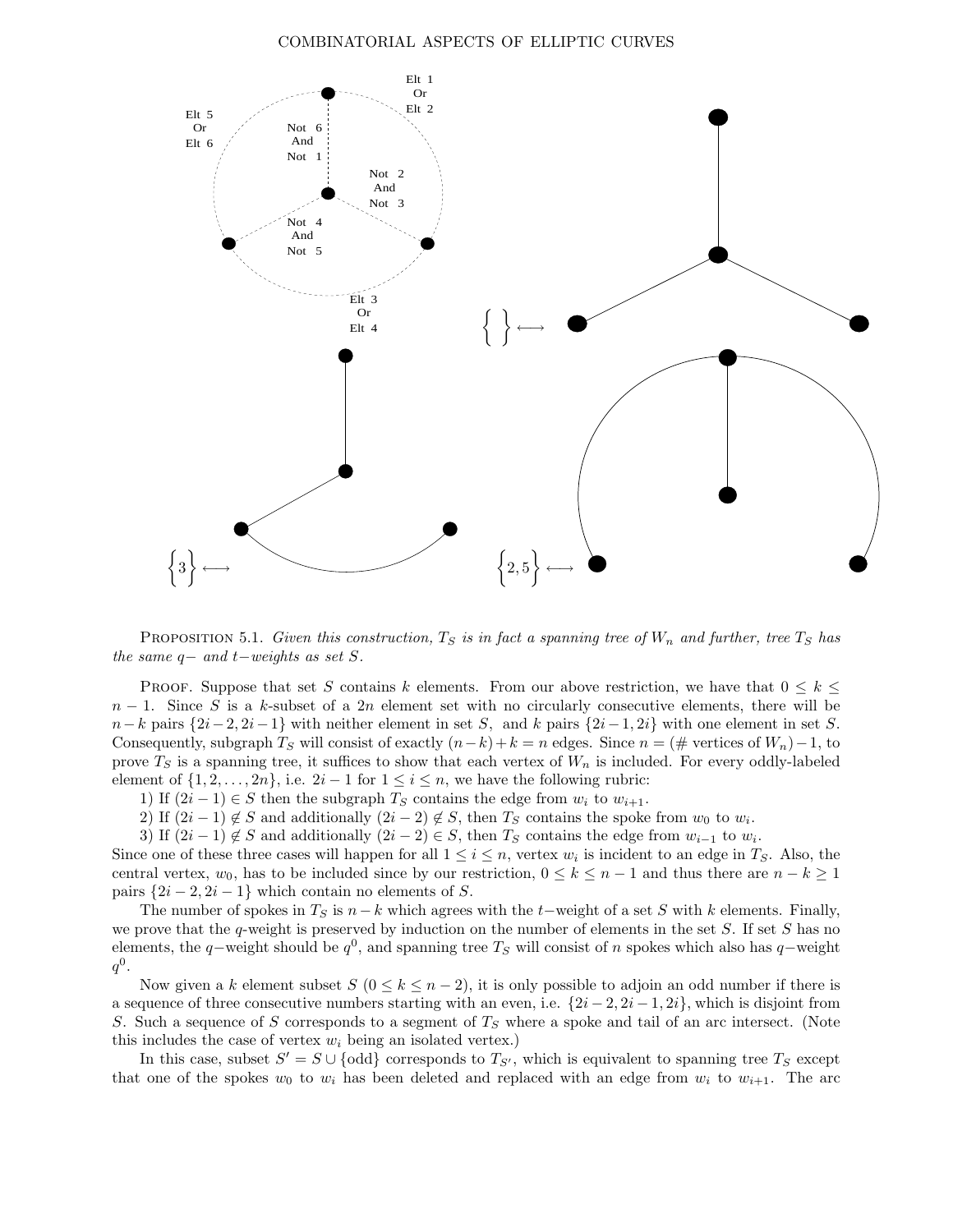corresponding to the spoke from  $w_i$  will now be connected to the next arc, clockwise. Thus the distance between the spoke and the tail of this arc will not have changed, hence the q−weight of  $T_{S}$  will be the same as the q-weight of  $T_S$ .

Alternatively, it is only possible to adjoin an even number to S if there is a sequence  $\{2i-1, 2i, 2i+1\}$ which is disjoint from S. Such a sequence of S corresponds to a segment of  $T<sub>S</sub>$  where a spoke meets the end of an arc. (Note this includes the case of vertex  $w_i$  being an isolated vertex.)

Here, subset  $S'' = S \cup \{\text{even}\}\)$  corresponds to  $T_{S''}$ , which is equivalent to spanning tree  $T_S$  except that one of the spokes  $w_0$  to  $w_{i+1}$  has been deleted and replaced with an edge from  $w_i$  to  $w_{i+1}$ . The arc corresponding to the spoke from  $w_{i+1}$  will now be connected to the *previous* arc, clockwise. Thus the cumulative change to the total distance between spokes and the tails of arcs will be an increase of one, hence the q−weight of  $T_{S}$ <sup>*w*</sup> will be  $q$ <sup>1</sup> times the  $q$ -weight of  $T_S$ .

Since any subset  $S$  can be built up this way from the empty set, our proof is complete via this induction.

 $\Box$ 

Since the two sets we excluded, of size k had  $(q, t)$ –weights  $q^0 t^0$  and  $q^k t^0$  respectively, we have proven Theorem 4.2.

#### 6. Brick Tabloids and Symmetric Function Expansions

Recall that we wrote  $N_k$  plethystically as  $p_k[1 + q - \alpha_1 - \alpha_2]$ . One advantage of plethystic notation is that we can exploit the following symmetric function identity [6, pg. 21]:

(6.1) 
$$
\sum_{n=0}^{\infty} h_n T^n = \prod_{k \in \mathcal{I}} \frac{1}{1 - t_k T} = \exp\left(\sum_{n=1} p_n \frac{T^n}{n}\right)
$$

where  $h_n$  and  $p_n$  are symmetric functions in the variables in I. We note that  $Z(C,T)$  resembles the righthand-side of this identity, and consequently, if we had written  $Z(C, T)$  as an ordinary power series

$$
Z(C,T) = \sum_{k\geq 0} H_k T^k
$$

we obtain that  $H_k = h_k[1 + q - \alpha_1 - \alpha_2]$ , where  $h_k$  denotes the kth homogeneous symmetric function.

REMARK 6.1. In fact  $H_k$  has an algebraic geometric interpretation also, just as the  $N_k$ 's did.  $H_k$  equals the number of positive divisors of degree  $k$  on curve  $C$ .

For a general curve we can thus, by plethysm, write cardinalities  $N_k$  in terms of  $H_1$  through  $H_k$ , using the same coefficients as those that appear in the expansion of  $p_k$  in terms of  $h_1$  through  $h_k$ :

(6.2) 
$$
N_k = \sum_{\lambda \vdash k} c_{\lambda} H_{\lambda_1} H_{\lambda_2} \cdots H_{\lambda_{|\lambda|}}
$$

where the  $c_{\lambda}$  can be written down concisely as

(6.3) 
$$
c_{\lambda} = (-1)^{l(\lambda)-1} \frac{k}{l(\lambda)} \binom{l(\lambda)}{d_1, d_2, \dots, d_k}
$$

where  $l(\lambda)$  denotes the length of  $\lambda$ , which is a partition of k with type  $1^{d_1}2^{d_2}\cdots k^{d_k}$ .

We give one proof of this using Egecioglu and Remmel's interpretation involving weighted brick tabloids [2]. We will give another proof of this, involving a possibly new combinatorial interpretation for these coefficients, further on, in Section 7.

A brick tabloid [2] of type  $\lambda = 1^{d_1} 2^{d_2} \cdots k^{d_k}$  and shape  $\mu$  is a filling of the Ferrers' Diagram  $\mu$  with bricks of various sizes,  $d_1$  which are  $1 \times 1$ ,  $d_2$  which are  $2 \times 1$ ,  $d_3$  which are  $3 \times 1$ , etc. The weight of a brick tabloid is the product of the lengths of all bricks at the end of the rows of the Ferrers' Diagram. We let  $w(B_{\lambda,\mu})$  denote the weighted-number of brick tabloids of type  $\lambda$  and shape  $\mu$ , where each tabloid is counted with multiplicity according to its weight.

PROPOSITION 6.1 (Egecioglu-Remmel 1991, [2]).

$$
p_{\mu} = \sum_{\lambda} (-1)^{l(\lambda) - l(\mu)} w(B_{\lambda, \mu})
$$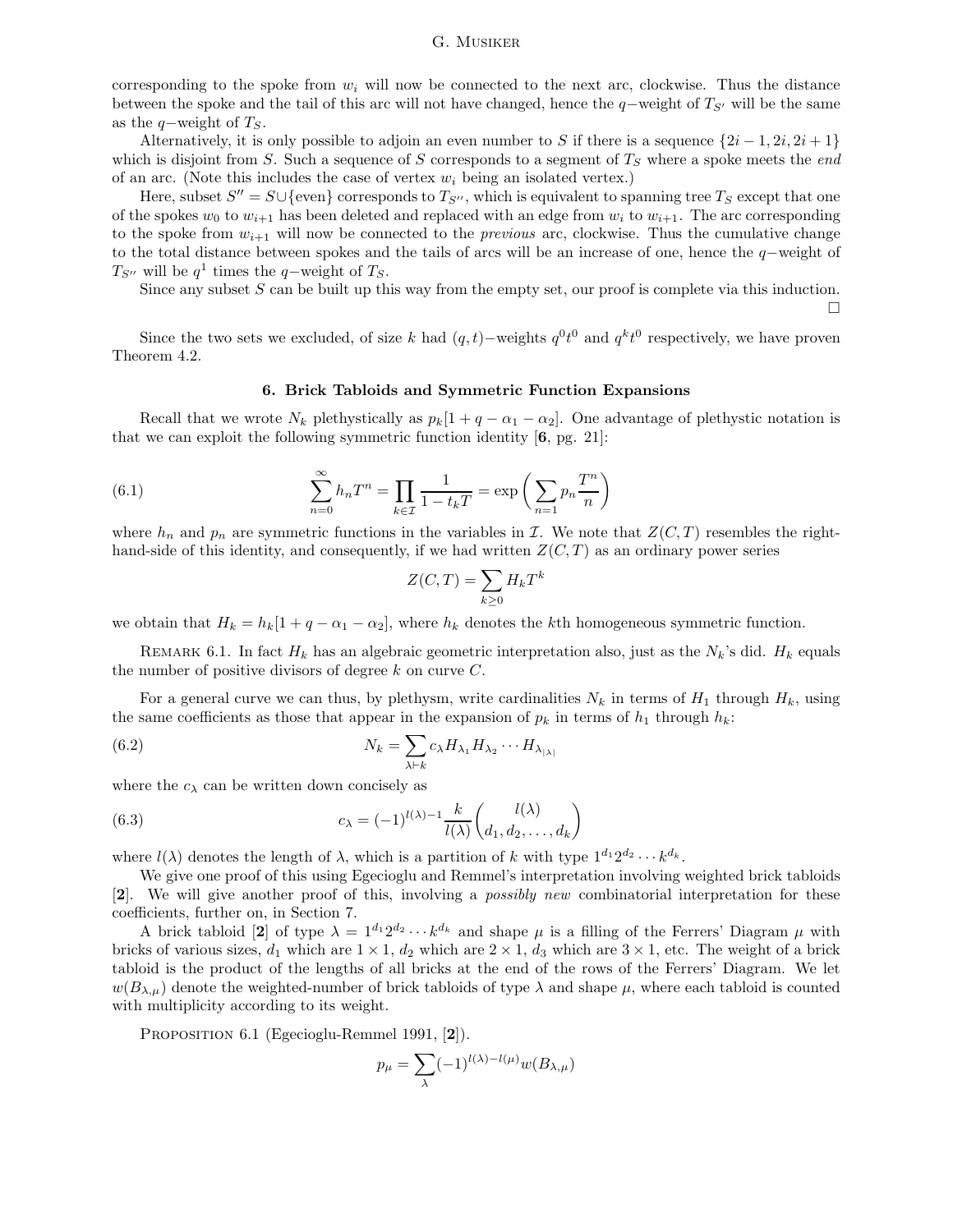and in particular

$$
p_k = \sum_{\lambda} (-1)^{l(\lambda)-1} w(B_{\lambda,(k)}).
$$

Brick tabloids of type  $\lambda$  and shape (k) are simply fillings of the  $k \times 1$  board with bricks as specified by λ. Thus if divide these tabloids into classes based on the size of the last brick, we obtain, by counting the number of rearrangements, that there are

$$
\binom{l(\lambda)-1}{d_1,\ldots,d_i-1,\ldots,d_k}
$$

brick tabloids of type  $(k)$  and shape  $\lambda = 1^{d_1} 2^{d_2} \cdots k^{d_k}$  which have a last brick of length i.

Since each of these tabloids has weight i, summing up over all possible i, we get that (by abusing multinomial notation slightly)

$$
w(B_{\lambda,(k)}) = \sum_{i=0}^{k} i \cdot {l(\lambda) - 1 \choose d_1, \dots, d_i - 1, \dots, d_k}
$$
  
= 
$$
\left(\sum_{i=0}^{k} id_i\right) \cdot {l(\lambda) - 1 \choose d_1, \dots, d_i, \dots, d_k}
$$
  
= 
$$
k \cdot {l(\lambda) - 1 \choose d_1, d_2, \dots, d_k} = \frac{k}{l(\lambda)} \cdot {l(\lambda) \choose d_1, d_2, \dots, d_k}
$$

Thus after comparing signs, we obtain that  $c_{\lambda}$  equals exactly the desired expression.

We now specialize to the case of  $g = 1$ . Here we can write  $H_k$  in terms of  $N_1$  and q. We expand the series

$$
Z(C,T) = \frac{1 - (1 + q - N_1)T + qT^2}{(1 - T)(1 - qT)}
$$

with respect to T, and obtain  $H_0 = 1$  and  $H_k = N_1(1 + q + q^2 + \cdots + q^{k-1})$  for  $k \ge 1$ . Plugging these into formula (6.2), and using (6.3), we get polynomial formulas for  $N_k$  in terms of q and  $N_1$ , which in fact are an alternative expression for the formulas found in section 2.

$$
N_k = \sum_{\lambda \vdash k} (-1)^{l(\lambda)-1} \frac{k}{l(\lambda)} \binom{l(\lambda)}{d_1, d_2, \ldots d_k} \left( \prod_{i=1}^{l(\lambda)} (1+q+q^2+\cdots+q^{\lambda_i-1}) \right) N_1^{l(\lambda)}.
$$

Thus using these alternative expressions for  $N_k$ , we have that Theorem 4.2 is equivalent to the statement

$$
\mathcal{W}_k = \sum_{\lambda \vdash k} \frac{k}{l(\lambda)} \binom{l(\lambda)}{d_1, d_2, \ldots d_k} \left( \prod_{i=1}^{l(\lambda)} (1 + q + q^2 + \cdots + q^{\lambda_i - 1}) \right) t^{l(\lambda)}.
$$

## 7. Second Proof: Via Symmetric Functions

For our second proof of Theorem 4.2, we start with the observation that the sequence of lengths of all disjoint arcs on the rim of  $W_n$  corresponds to a partition of n. We will construct a spanning tree of  $W_n$  from the following choices:

First we choose a partition  $\lambda = 1^{d_1} 2^{d_2} \cdots k^{d_k}$  of n. We let this dictate how many arcs of each length occur, i.e. we have  $d_1$  isolated vertices,  $d_2$  arcs of length 2, etc. Note that this choice also dictates the number of spokes, which is equal to the number of arcs, i.e. the length of the partition.

Second, we pick an arrangement of  $l(\lambda)$  arcs on the circle. After picking one to start with, without loss of generality since we are on a circle, we have

$$
\frac{1}{l(\lambda)} \begin{pmatrix} l(\lambda) \\ d_1, d_2, \ldots, d_k \end{pmatrix}
$$

choices for such an arrangement.

Third, we pick which vertex  $w_i$  of the rim to start with. There are n such choices.

Fourth, we pick where the  $l(\lambda)$  spokes actually intersect the arcs. There will be |arc| choices for each arc, and the q-weight of this sum will be  $(1 + q + q^2 + \cdots + q^{|\text{arc}|})$  for each arc.